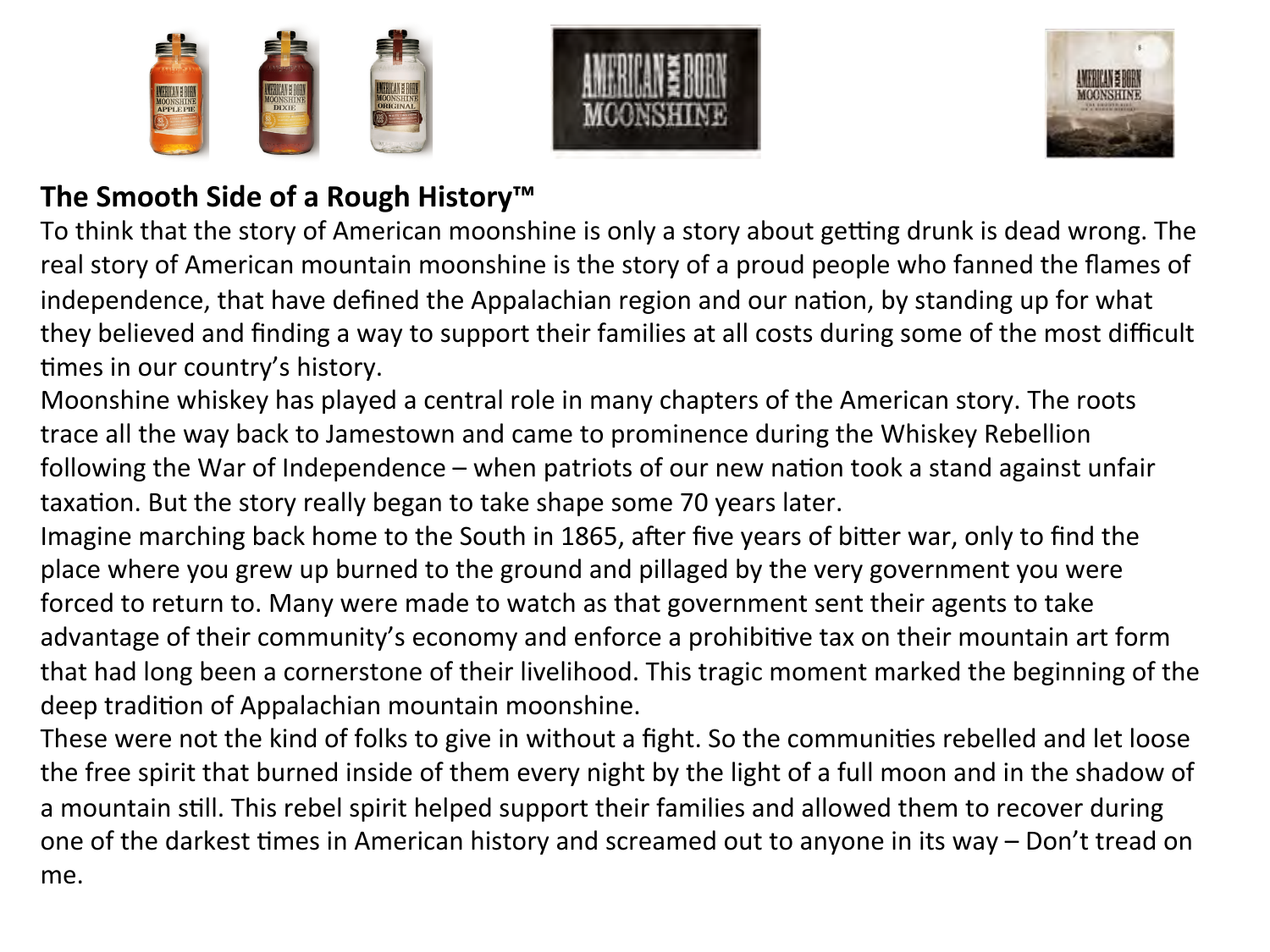



Fifty years later, as the United States plummeted into depression, these same communities fell back on what they had known for generations and continued to support their families by distilling their excess corn crop into mountain-made moonshine. This period sparked the public awareness of a legend that filled the roaring speakeasies and depression-racked nip joints of the 1920s and '30s with white lightning and a shot of freedom inside every mason jar.

From the moonshiners, to the bootleggers, to the hush of the speakeasies, the story of American moonshine whiskey is the story of the indomitable rebel spirit of America. It's the story of people who asked only one thing from their government  $-$  to be left alone so they could ensure the survival of their families by any means possible – and in doing so demonstrated all the best in American ingenuity and patriotism.

Today, a little bootlegger lives on in everyone. A code of living thrown in the face of anyone who dared to stop it. And a spirit that, in today's spirits, hasn't been seen since. One that is American born in every way. We are honored to carry the banner for this incredible spirit in our American Born Moonshine. Every ounce handcrafted from timeless recipes. Every American-made mason jar raised to honor the fiercely independent spirit of America and filled with just the right blend of corn, sugar and water along with roots that trace all the way back to the hills of Appalachia. Three distinct flavors – Original, Apple Pie and Dixie – all made to pay homage to the past and to continue telling the story of the smooth side of a rough history.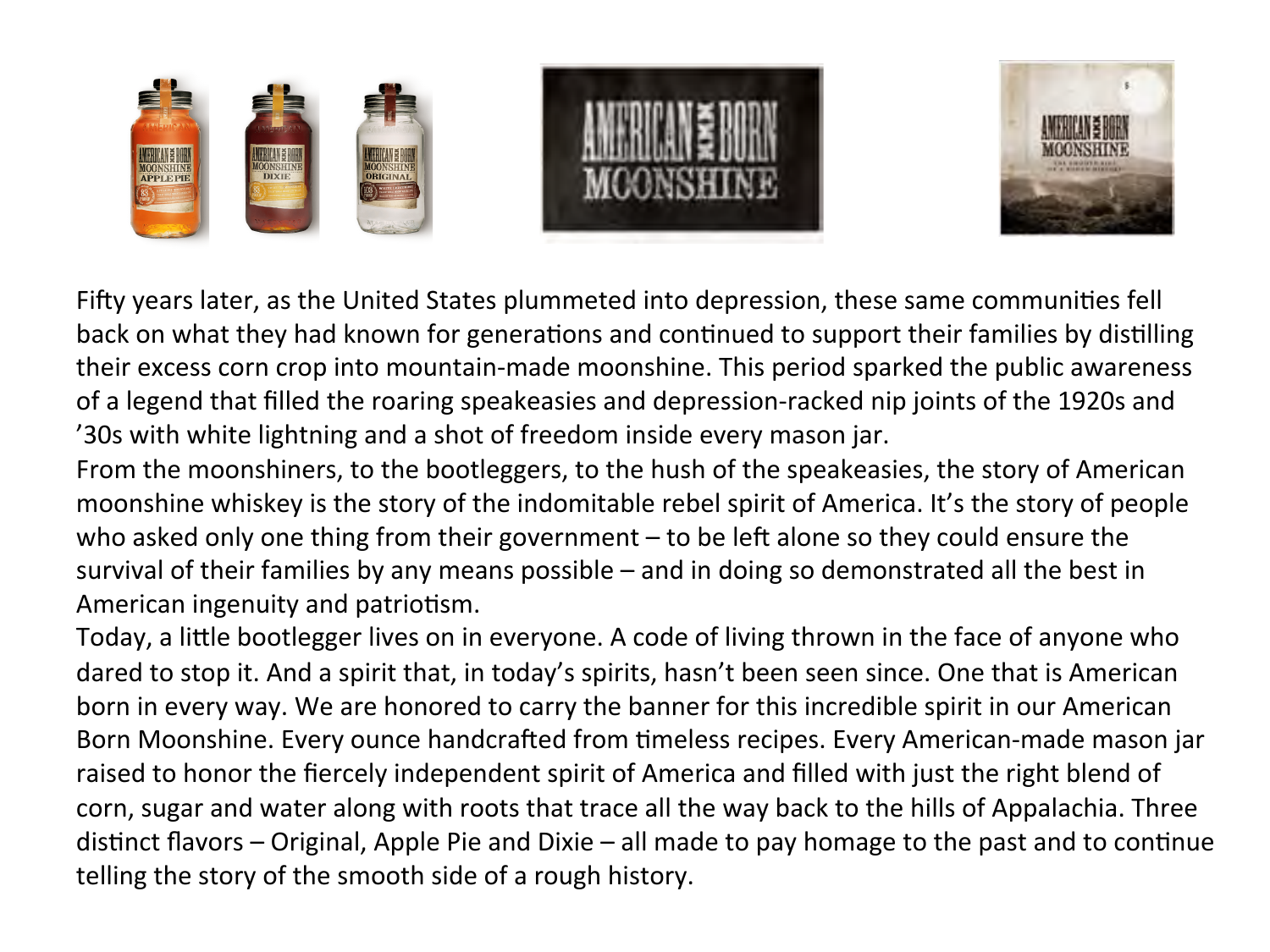



## 750ML, 41.5% ABV **a tradition as american as apple pie.**

The oldest and most traditional mountain moonshine recipe is known as "apple pie." It's a tradition that we're proud to carry on inside every mason jar. Drink it as a chilled shot or paired with soda water or a variety of other mixers.



*All are 6-pk*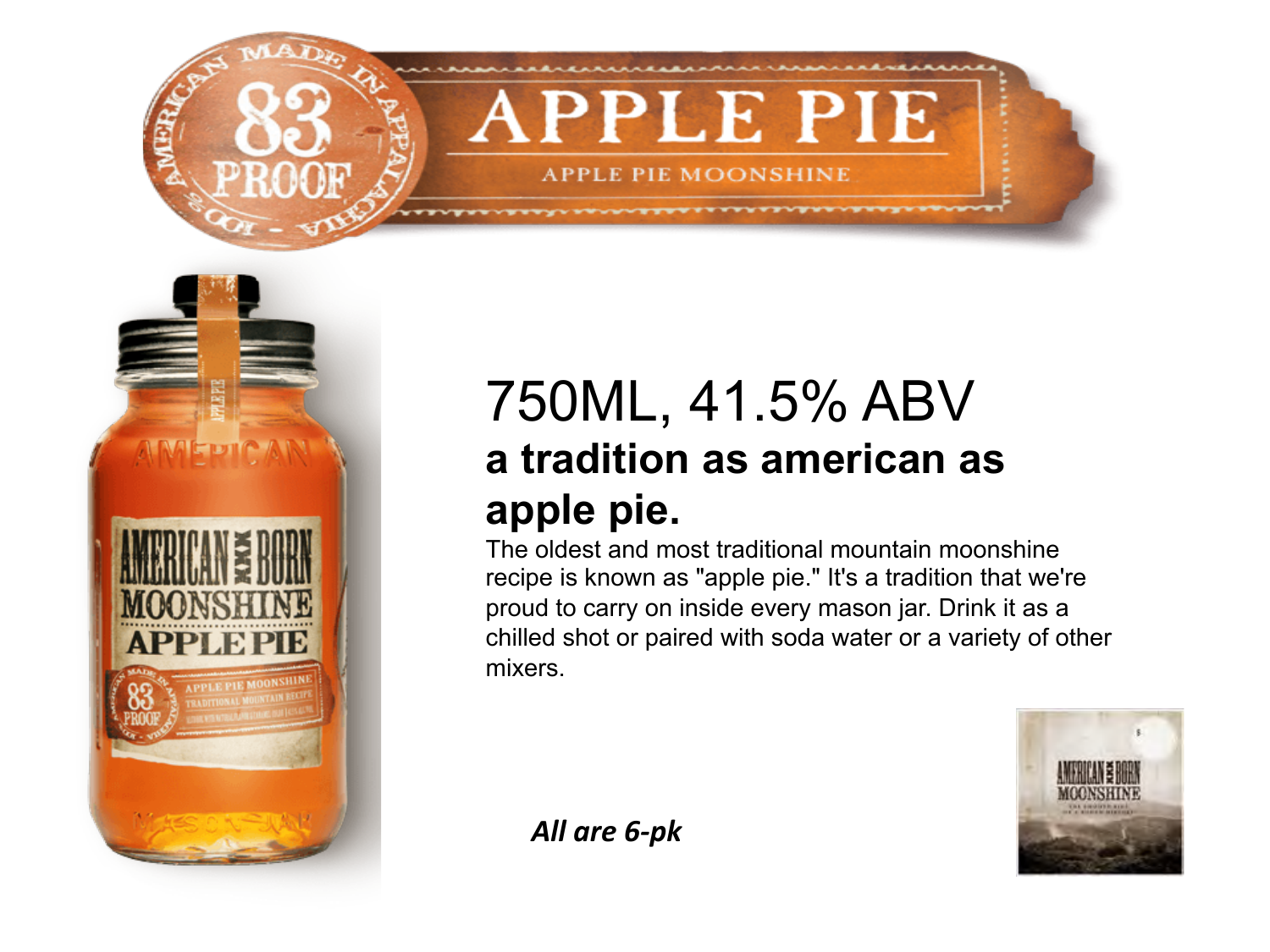



## 750ML, 41.5% ABV **the taste of southern summer nights.**

The flavors of hot summer nights and Southern mountain tradition come together to create the first-ever sweet teaflavored moonshine. Drink it neat or paired with soda water, lemonade or a variety of other mixers.



*All are 6-pk*